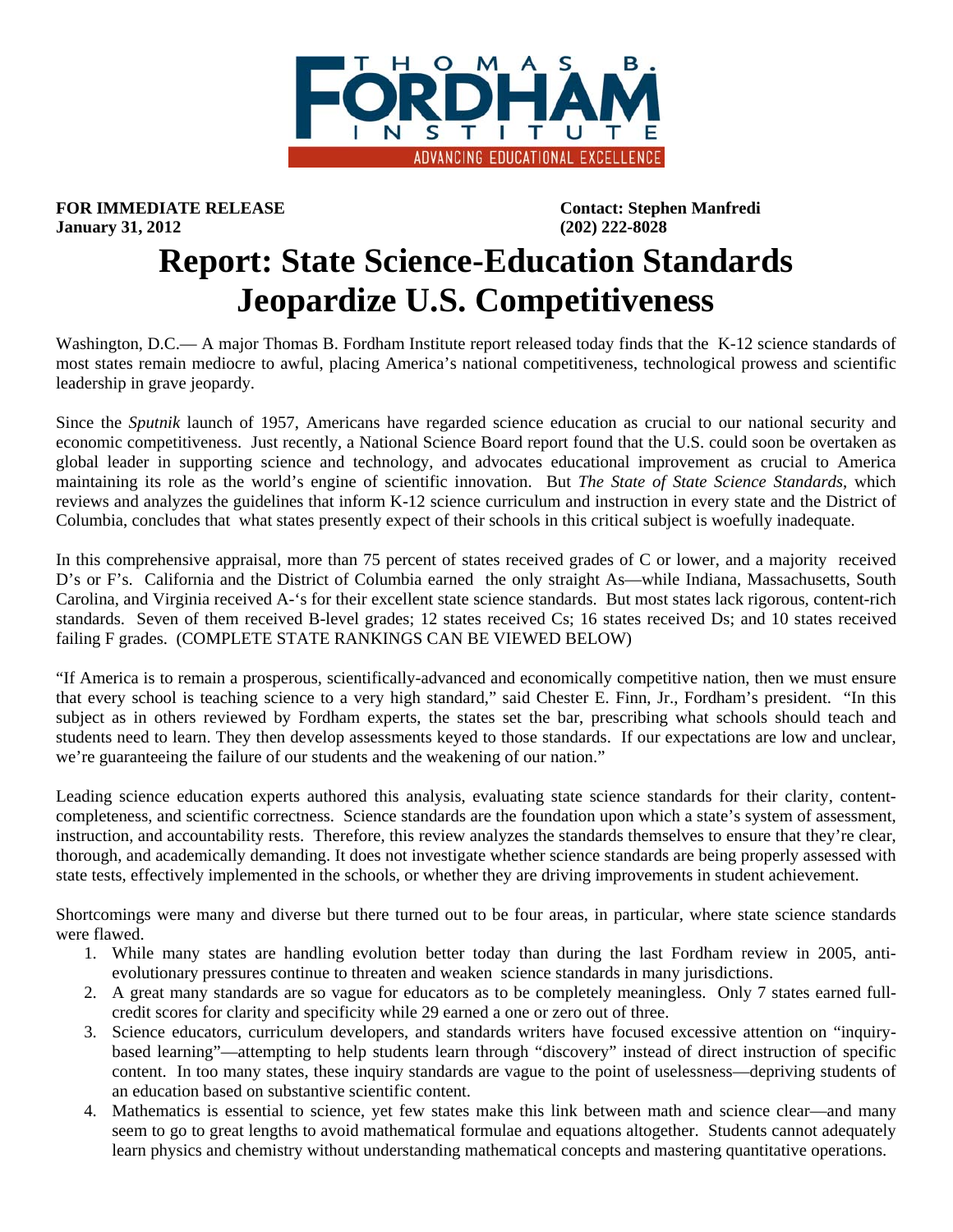"The brave souls, expert scientists and veteran educators currently struggling to develop a draft of 'common' science standards under the aegis of Achieve, Inc., have a weighty burden," Finn remarked. "Can they develop a K-12 product that is suitably content-rich, rigorous, clear and usable across America? Will such a product replace the mediocre standards that most states have in place today? But the authors don't have to start from scratch. Besides a commendable science-education "framework" from the National Research Council, they can look to the excellent standards already in use in several states as models. It's no secret what good science standards look like. It's a blight upon the United States, however, that such standards are guiding the schools and teachers in so few places today."

*The Thomas B. Fordham Institute is committed to the renewal and reform of primary and secondary education in the United States. Generous support for this project came from the Carnegie Corporation of New York, as well as from our sister organization, the Thomas B. Fordham Foundation. For further information about this study, and the Thomas B. Fordham Institute, please visit us online at www.edexcellence.net.*

###

| <b>Jurisdiction</b>   | <b>Grade</b>   | <b>Total</b><br><b>Score</b> | <b>Content and Rigor Score</b><br>(out of 7) | <b>Clarity and Specificity</b><br>Score (out of 3) |
|-----------------------|----------------|------------------------------|----------------------------------------------|----------------------------------------------------|
| California            | $\mathbf{A}$   | 10                           | 7                                            | 3                                                  |
| District of Columbia  | $\mathbf{A}$   | 10                           | 7                                            | 3                                                  |
| Indiana               | $A-$           | 9                            | 6                                            | 3                                                  |
| Massachusetts         | $A-$           | 9                            | 6                                            | 3                                                  |
| <b>NAEP</b> framework | $A-$           | 9                            | 7                                            | $\overline{2}$                                     |
| South Carolina        | $A-$           | 9                            | 6                                            | 3                                                  |
| Virginia              | $A-$           | 9                            | 6                                            | 3                                                  |
| New York              | $B+$           | 8                            | 6                                            | $\overline{2}$                                     |
| Arkansas              | $\overline{B}$ | $\overline{7}$               | 5                                            | $\overline{2}$                                     |
| Kansas                | $\overline{B}$ | $\overline{7}$               | 5                                            | $\overline{2}$                                     |
| Louisiana             | $\overline{B}$ | $\overline{7}$               | 5                                            | $\overline{2}$                                     |
| Maryland              | $\, {\bf B}$   | $\boldsymbol{7}$             | 5                                            | $\overline{2}$                                     |
| Ohio                  | $\overline{B}$ | $\overline{7}$               | 5                                            | $\overline{2}$                                     |
| Utah                  | $\overline{B}$ | $\overline{7}$               | 5                                            | $\overline{2}$                                     |
| Connecticut           | $\overline{C}$ | 6                            | 4                                            | $\overline{2}$                                     |
| Georgia               | $\overline{C}$ | 6                            | 4                                            | $\overline{2}$                                     |
| Michigan              | $\overline{C}$ | 6                            | $\overline{4}$                               | $\overline{2}$                                     |
| Missouri              | $\overline{C}$ | 6                            | 4                                            | $\overline{2}$                                     |
| New Mexico            | $\overline{C}$ | 6                            | 4                                            | $\overline{2}$                                     |
| Texas                 | $\overline{C}$ | 6                            | 5                                            | $\mathbf{1}$                                       |
| Washington            | $\overline{C}$ | 6                            | 3                                            | 3                                                  |
| Delaware              | $\overline{C}$ | 5                            | 3                                            | $\overline{2}$                                     |
| Florida               | $\overline{C}$ | 5                            | 3                                            | $\overline{2}$                                     |
| Minnesota             | $\overline{C}$ | 5                            | $\overline{4}$                               | $\mathbf{1}$                                       |
| Mississippi           | $\overline{C}$ | 5                            | $\overline{4}$                               | $\mathbf{1}$                                       |
| Vermont               | $\overline{C}$ | 5                            | 3                                            | $\overline{2}$                                     |
| Alabama               | D              | $\overline{4}$               | 3                                            |                                                    |
| Arizona               | D              | $\overline{4}$               | $\overline{3}$                               | 1                                                  |

## **The State of State Science Standards: Grades in Rank Order**